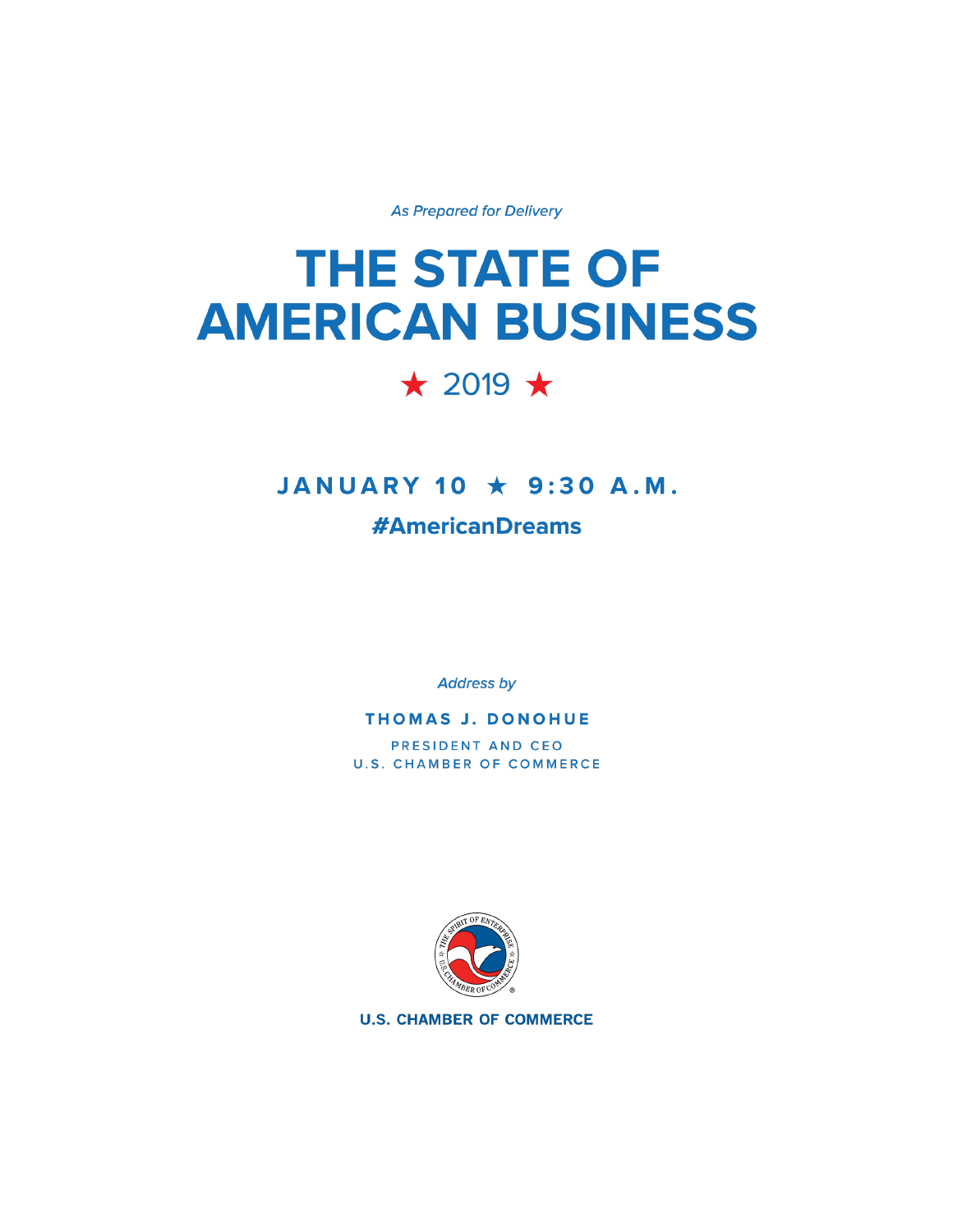Good morning, ladies and gentlemen. We're so glad you joined us for our 20th State of American Business.

As we traditionally do, I'll start by giving the Chamber's assessment of the economic conditions.

Our own surveys find that optimism is consistently high. Business owners tell us they have been encouraged by stronger economic growth. We have achieved a growth rate in the last year that many "experts" claimed was out of reach. And it was driven in no small part by deregulation and tax reform. The Chamber projects continued growth of around 2.6% for 2019. We expect unemployment to remain low, wages to keep expanding, and inflation in range of the Fed's target of 2%.

Now, there are some who seem determined to talk us into a downturn. But rumblings of a recession just don't match up with reality. Even with all of the challenges in Washington, uncertainties in the world, and fluctuations in the markets, strong economic conditions are expected to hold steady for the foreseeable future.

These numbers are important—continued economic growth sets the table for almost everything else we want to achieve as a country. But growth is not an end in itself. Our economy is, and always has been, about people.

So today I want to discuss something more enduring than a set of numbers from a moment in time—and that is the role of the American Dream—or, more accurately, the countless American dreams that together have propelled our nation forward for more than 240 years.

You might say that the original American dreamers were the founders of our government who conceived a more perfect union … who led the grand experiment of a new republic anchored in religious, personal, and economic freedom.

American dreamers took that freedom and ran with it. They applied their ideas, talent, and toil to great American feats—the transcontinental railroad … the assembly line … the interstate highway system … the personal computer … the worldwide web…the Internet of Things. These and other innovations have allowed generations of Americans to pursue *their* unique dreams.

We talk about the American Dream as a singular concept, but it comes to life in countless ways. Without the ideas and industry of all these dreamers, we could not have built the most dynamic and resilient economy on earth.

Our challenge today is to preserve, strengthen, and expand the American dream—and put it within the reach of every child, every family, every worker, and every entrepreneur. That's how we, in our time, build a more perfect union and leave a country to our children and grandchildren that is even better than we have been blessed to know.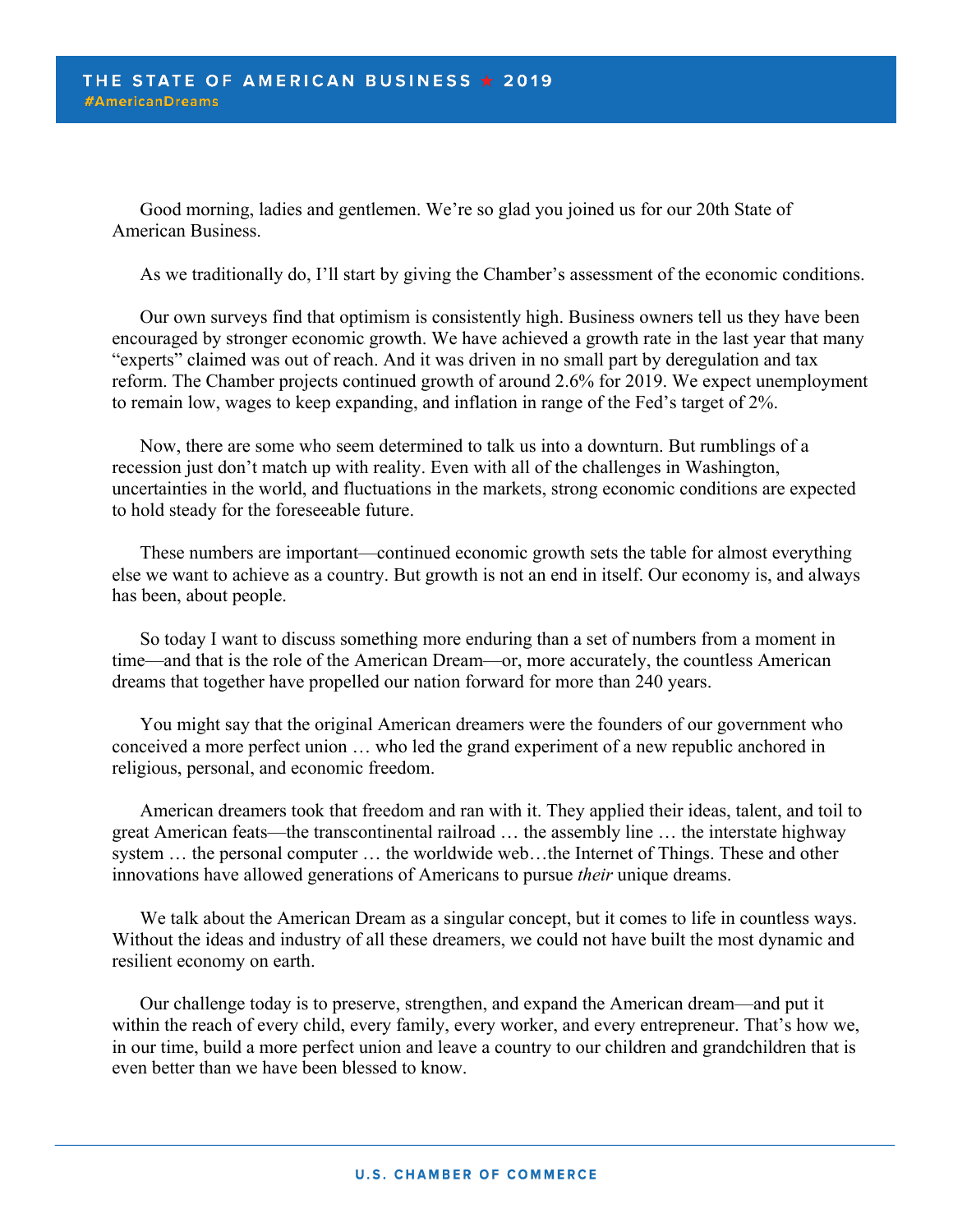The Chamber's agenda for 2019 and beyond is built around this simple idea—to harness our new-found economic strength, do everything we can to keep it going, and put it to work on behalf of all Americans who hope for a shot at their own unique American dream.

Now, if I tried to spell out every part of this agenda, you and I would be here all day—and all night. I'm sure none of us want to do that! Instead, I'll highlight five key priorities, tell you about a few other important pro-growth issues, and raise several longer-term concerns that I believe are well worth some careful thought and attention.

#### *Workforce and Immigration*

The first big issue centers on the American workforce.

We must have a steady supply of talented and hard-working people to do the work of a modern economy so our nation can compete and lead. And we need the right policies, systems, and opportunities in place to prepare those people so that they can compete and succeed.

It's no secret that our nation is currently falling short on both of those imperatives. We have people without jobs—who lack the skills or education to fill open positions. And we have jobs without people—employers tell us positions are sitting vacant because they can't find the workers they need, when and where they need them.

The Chamber is at the center of this complex challenge. We're working to strengthen the foundation of opportunity by focusing on early learning and K-12 education. We're promoting smart choices in post-secondary education or training so that students can get a return on their investment and earn credentials of value in the market.

We believe that the future requires lifelong learning. So we must change the way we think about, accredit, and fund post-secondary education. Businesses can help by regularly training *and* retraining their employees so that their skills remain sharp and relevant.

The Chamber's Foundation is creating business-led solutions, like Talent Pipeline Management, and has launched academies in 26 states to help businesses source and train workers.

We must not overlook those who are on the sidelines. Veterans and military spouses should have new opportunities to transition into the civilian workforce. Older Americans should have incentives to work well past 65. The formerly incarcerated should have a second chance at building a productive life—starting with a stable job. And it is crucial that we work together to tackle big challenges, including addiction and the inability of many Americans to move where the jobs are.

Getting these people back into our economy will not only expand our talent pool; it will extend opportunity to those who perhaps have given up on their American dreams.

I want to talk about another critical piece to this challenge—that's immigration.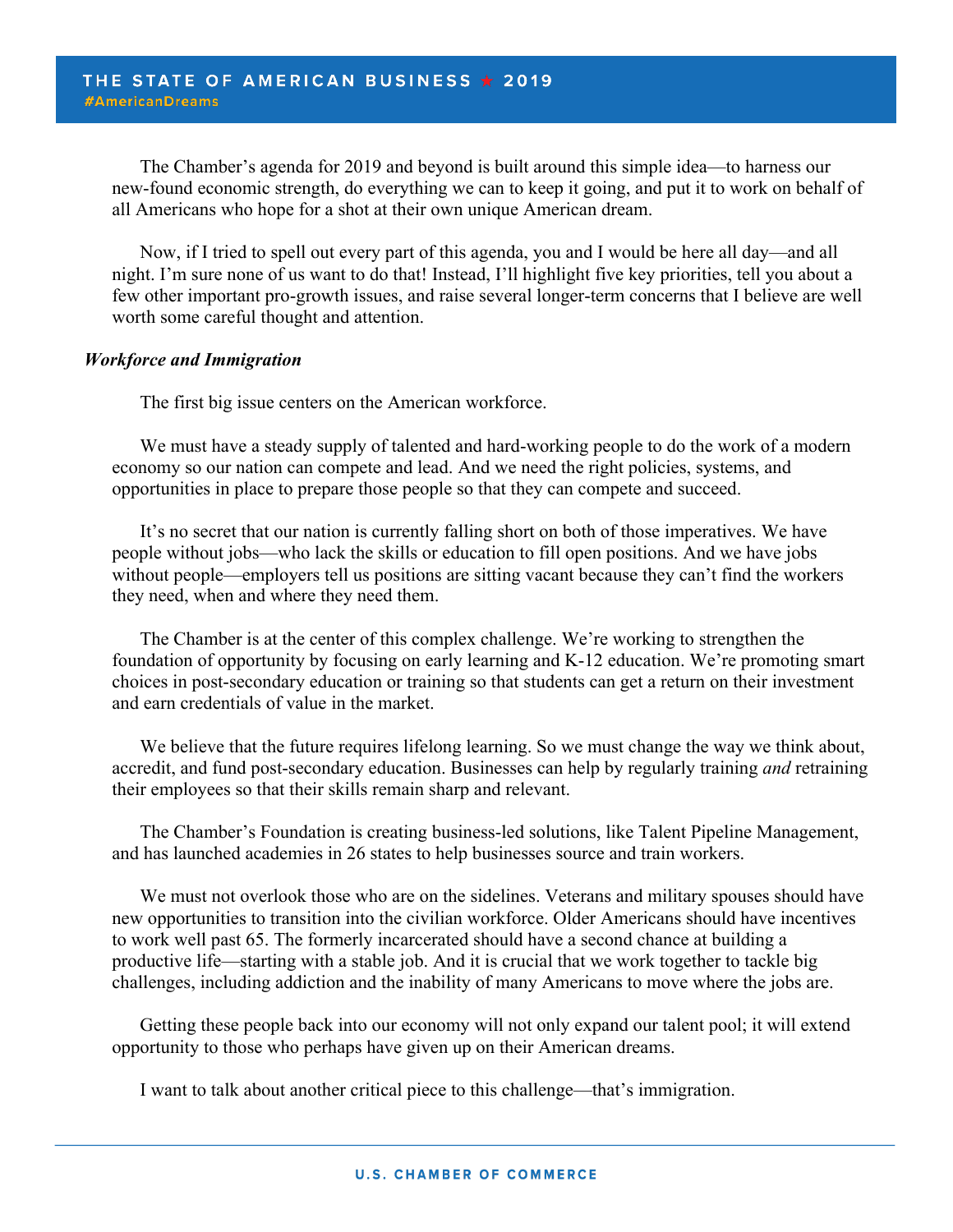The fact is, employers don't have the workers they need at every skill level, and in key industries—such as health care, agriculture, manufacturing, and transportation.

Our nation must continue to attract and welcome industrious and innovative people from all over the world, and finally fix our broken immigration system. This is a politically fraught issue, with passions running high on both sides, that has vexed our nation for many years. Compromise will be necessary—but it's possible, because each side has something it wants, and each side has something to give.

So today we are calling on the president and Congress to come together and support a reasonable solution: Protection for the Dreamers and long-term Temporary Protected Status beneficiaries *and* the resources necessary to secure the border. The Chamber will continue to fight for these and other reforms.

#### *Modern Infrastructure*

You may not think of infrastructure as integral to opportunity. But our highways, bridges, ports, and waterways have long stood as monuments to American achievement—and they have literally moved the American Dream.

We want to keep it that way, which means we face the *crucial task* of modernizing the physical platform of our economy, much of which has already outlived its lifespan. Nearly everyone agrees that investing in our infrastructure is a major national priority—what's missing is a sense of urgency. Things are only going to get worse, which is why we are calling on our leaders to pass a significant infrastructure package this year.

As everyone knows, the challenge is how to pay for it. You've heard me say for years that a modest increase to the motor vehicle fuel user fee—which hasn't been adjusted in 25 years—can be a big part of the solution. I've *also* said the Chamber is open to viable alternatives—but we haven't heard too many other ideas.

So we're going to put some money on the table. The Chamber will be offering cash prizes totaling \$25,000 to those who can come up with the best, most viable ideas for a long-term sustainable funding source for infrastructure. We want to hear from everyone—students, academics, business leaders, the people out there doing the building—everyone. We'll consolidate and publish all of the good ideas we receive—and we'll have a big debate starting February 5th at our annual Infrastructure Summit.

We'll also talk about the Chamber's other infrastructure priorities, including the urgent need for permitting reform and getting a whole army of people ready to do the work.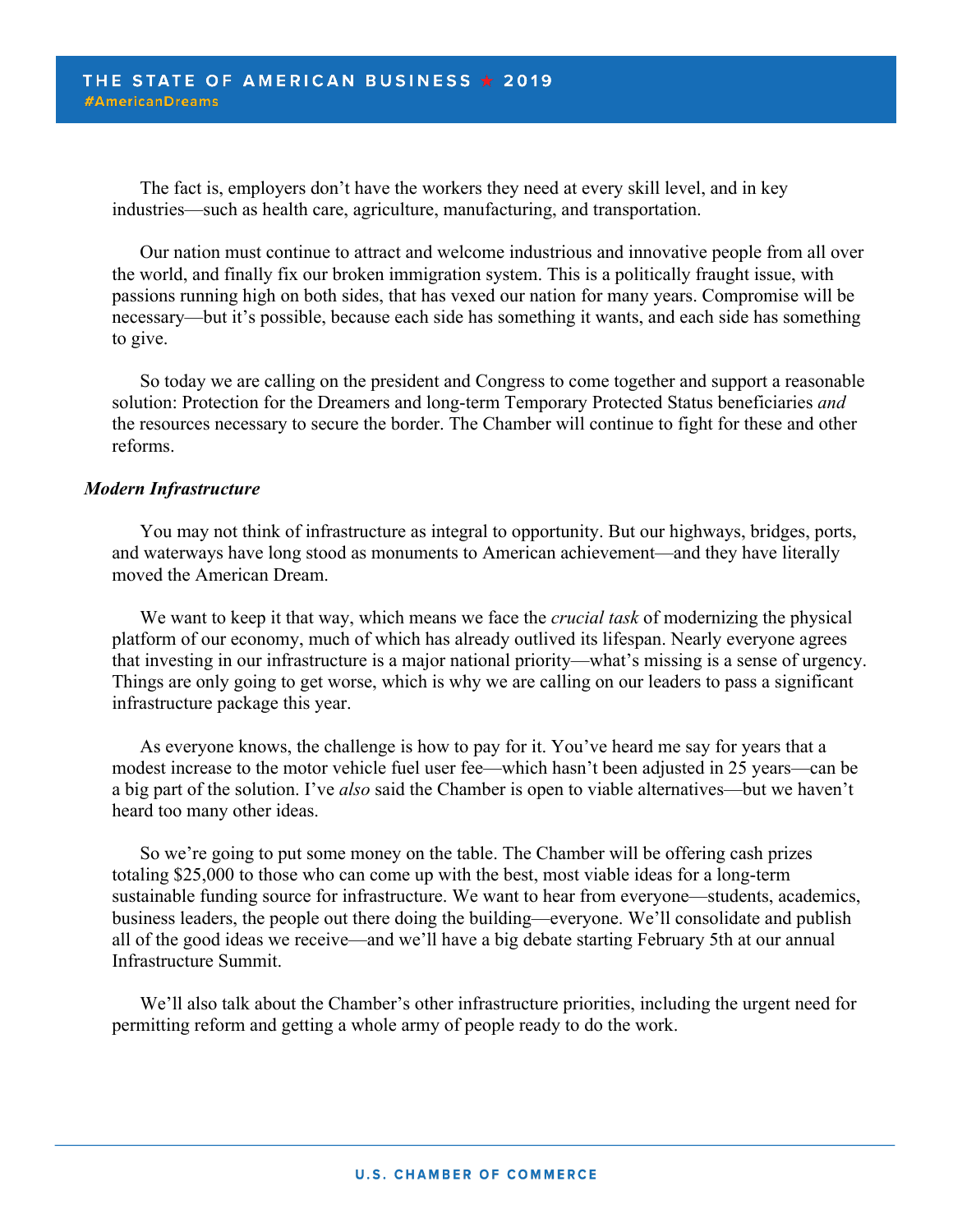I've been working on these issues for more than 30 years. It is my hope that the public and private sector leaders of this country will *finally* come together and help build the next generation of U.S. infrastructure—a modern, safe, and efficient system that history will regard as one of the great American feats of the 21st century.

Is that too ambitious? Good. Let's go do it.

#### *Global Trade*

Now, to trade. The modern trading system is an American triumph.

Selling *Made in America* goods and services to the 95% of the world's consumers who live outside the U.S. is absolutely fundamental to our growth and prosperity as a nation. In fact, 49 of every 50 U.S. companies that sells goods overseas are small businesses—many of them could not survive without trade, especially in America's heartland. Trade also supports some 35 million American jobs—a number that could dramatically grow, or shrink, based on our nation's trade policies.

To preserve and expand the robust trade that benefits so many Americans, our leaders should focus on several priorities.

First, we must advance strong new trade deals, starting with the U.S.-Mexico-Canada-Agreement. The USMCA is a good deal that must be approved to maintain the relationship with our top two export markets. Now that we've struck a deal with Canada and Mexico, the administration must make good on its repeated promise to remove the steel and aluminum tariffs that were imposed in the heat of negotiations.

This would be an encouraging sign for all of our partners, including those we're pursuing new market-opening agreements with—Japan, the EU, and the UK.

And what about China? The Chamber supports the administration's negotiations to address China's theft of intellectual property, forced technology transfer practices, and other unfair trade and industrial policies.

What we *don't* support is a trade war, which is being waged through mounting tariffs. Let me be very clear. Tariffs are taxes paid for by American families and American businesses—not foreigners. Instead of undermining our own economy, let's work with our allies to apply pressure on China and use the tools provided by U.S. trade and international laws that we helped create.

Limiting trade is self-defeating; leveraging trade is essential to success in a global economy and creating jobs.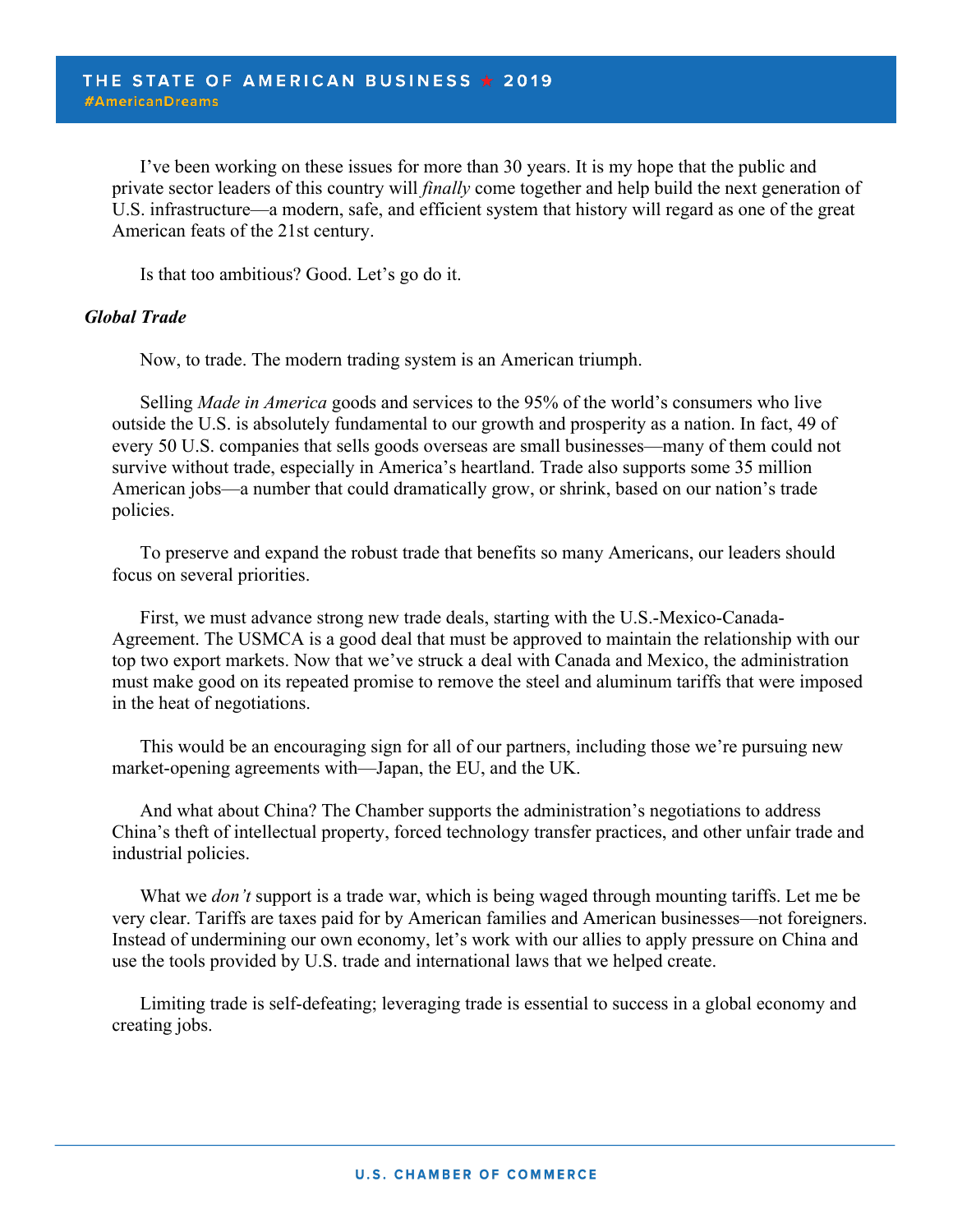#### *Responsible Governing*

Progress on these priorities requires responsible action by our nation's leaders and lawmakers.

Given the rocky start to the year, it's understandable there are questions about what can be accomplished under a sharply divided government. The divisions aren't just between the parties they're *within* the parties.

Governing by crisis is no way to do the nation's business. Our leaders must responsibly fulfill their duties. And not just because it's their job to do so … but because dysfunction saps confidence, threatens growth, and consequently poses a threat to opportunity in this country.

For many years, the Chamber has rated and endorsed Senators and members of Congress based on the votes they have cast for or against business priorities. Today we're announcing that, for the first time in 40 years, we are fundamentally changing the way we measure lawmakers' contribution to our economy, and we are revamping our congressional scorecard.

Starting with this Congress, we will not base our support *solely* on casting the right votes though that remains essential. We will give lawmakers credit for showing leadership on good legislation—even if it doesn't pass or even come up for a vote. And we're going to take bipartisanship into account. Lawmakers should be rewarded for reaching across the aisle—not punished.

You can get a copy of our new scorecard when you leave today. Do us a favor. Share it with every member of Congress you know. We want their feedback, and yours. Tell them this will change what you need to do to earn the support of the American business community from this day forward.

This new approach reflects our belief that many of Washington's troubles—including dysfunction, division, and incivility—could be helped by rebuilding the political center and restoring responsible governing.

#### *Protecting Business*

Government is an important partner in creating the conditions for growth, but it's business that makes dreams possible by spreading opportunity, creating jobs, and generating wealth. When businesses thrive—communities thrive. Successful companies do a whole lot of good through philanthropy and corporate citizenship.

That's why the Chamber is focused on defending the profoundly positive role of business in our economy and society—and fighting back against attacks, especially on public companies. I'm talking about a growing assault on companies who are being silenced, pressured, or intimidated into advancing narrow special interests—often at the expense of the companies, their shareholders, and their employees. These attacks are coming from some activist investors, proxy advisory firms, mass and class action trial lawyers, as well as some political activists and politicians.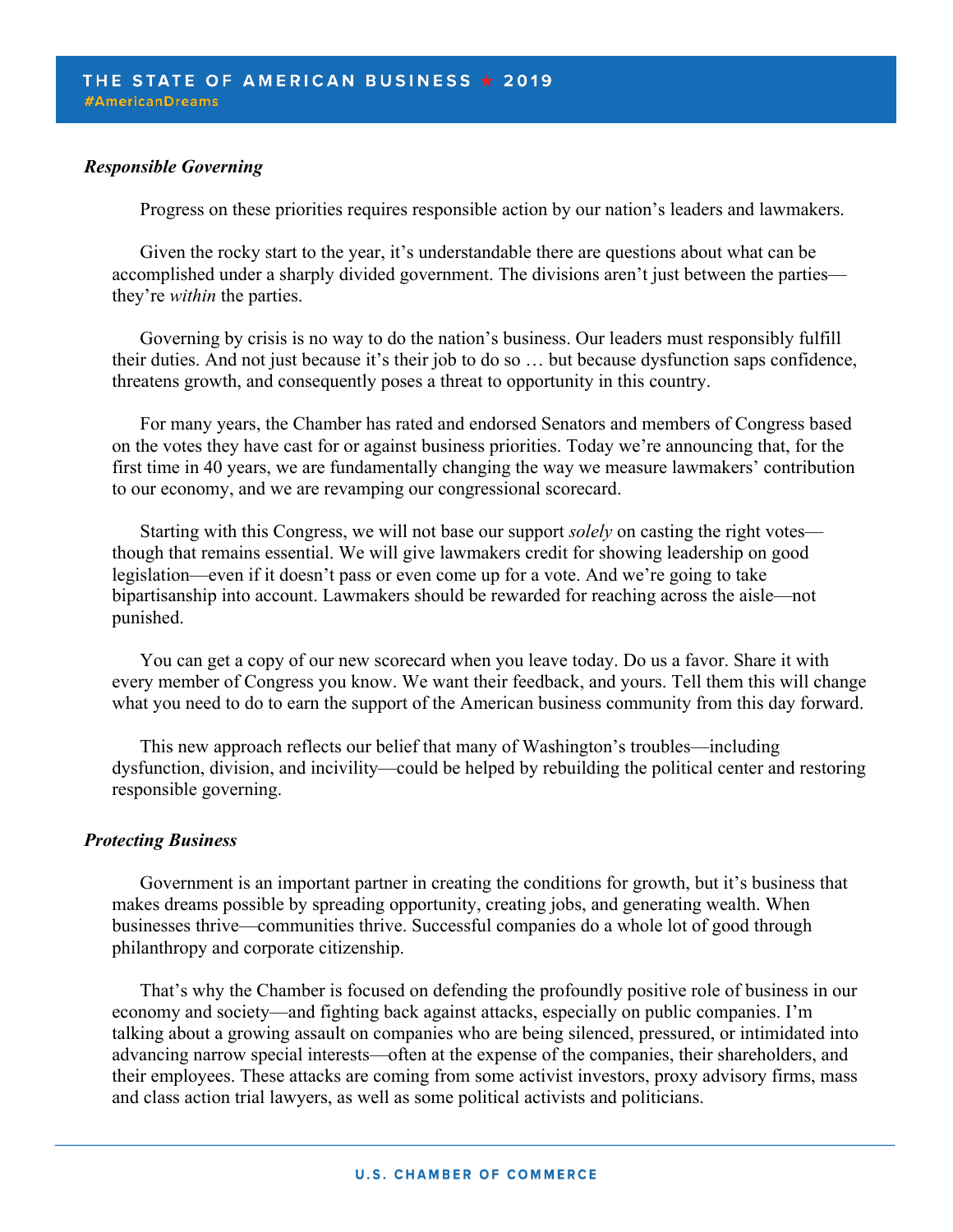They are a disincentive for companies to grow, or to go and stay public. And fewer public companies means fewer opportunities for Americans to build wealth through shared ownership.

So today we're announcing that the Chamber is launching an aggressive and comprehensive new campaign to meet these coordinated attacks head on.

We are pursuing regulatory and legislative changes that make it easier for businesses to go and stay public … and that allow companies to focus on long-term growth. We're working with the SEC and Congress to bring real transparency and oversight to proxy advisory firms and to reform the shareholder voting process. We're educating directors so they are better armed to deal with public policy battles that are waged in the boardroom.

We're vigorously opposing proposed legislation to federalize large public and private companies through the requirement of a federal charter. That's one of the worst ideas I've heard in a town that knows no shortage of bad ideas. And we will work for meaningful ESG reporting that is grounded in reality and reflects the diversity of American business, across sectors and all over the country.

What we won't do is stand by and allow Americans from all walks of life to be robbed of the opportunities to invest and take risks that are so essential to our prosperity and the American Dream.

#### *The Broader Agenda for Growth*

Let me turn briefly to several other important issues that we'll focus on this year.

One is health care, which makes up 18% of our economy. The Chamber is focused on reforming the current system to reward value and quality while continuing to support innovation and access.

That means keeping America the pharmaceutical innovation lab of the world … and opposing price controls. It means finding the right policy mix so people can get the quality care they need while hospitals, insurers, and ERs are able to keep operating. Business can help make the numbers work. And it means giving workers and families the tools to take greater charge of their health through innovative programs and products, like health savings accounts.

We also have to respond to calls for government-run, single-payer health care—because it doesn't work! We'll use all of our resources to combat it.

Another key issue is energy. New and innovative ways to produce more American energy has lowered costs and improved efficiency, greatly benefiting businesses and families alike. But powerful forces want to reverse this progress. The Chamber is intensifying its efforts to combat the "Keep It in the Ground Movement," eliminate bureaucratic delays to permitting, and promote new energy infrastructure to keep our resources—and our economy—moving.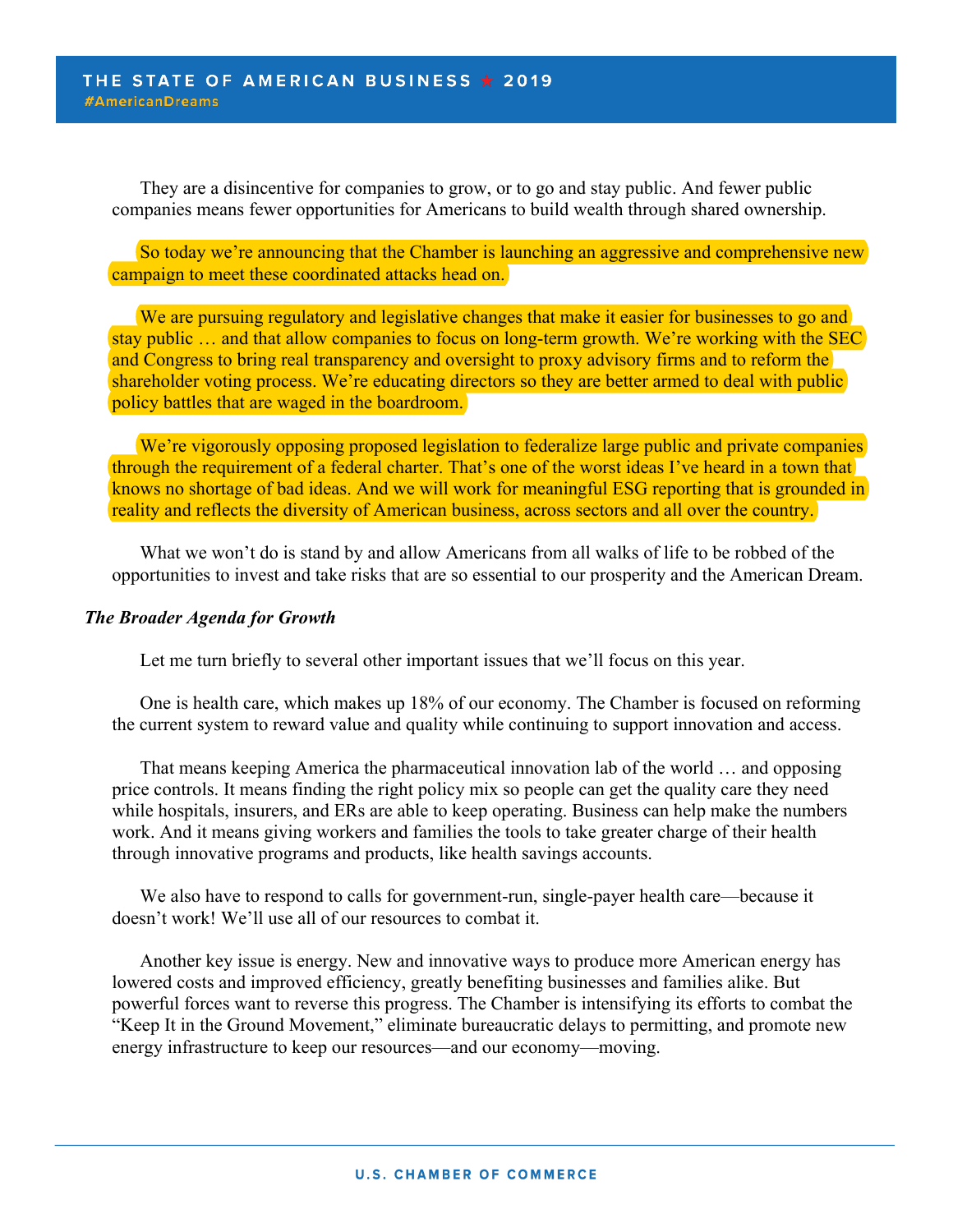Maintaining a dynamic and growing economy also requires prudent regulation and legal reform. We will continue to seize opportunities in the agencies and in the courts to restore common sense to rule-making, building on the progress of the last two years.

America's tort system drains hundreds of billions of dollars from our economy, and undermines justice. The Chamber will keep up our 20-year fight for commonsense legal reforms at the federal and state levels, including fixing the broken mass and class action system, stopping asbestos litigation abuse, and pushing back hard against over-enforcement.

We're also focused on robust cybersecurity. Malicious cyberattacks cost our economy up to \$109 billion a year. Cyber challenges, such as protecting critical infrastructure and addressing liability concerns, require a coordinated effort by business and government. The Chamber is helping lead that partnership. We also continue to help businesses of all sizes understand, anticipate, and mitigate cyberattacks.

Finally, we can't overlook the reality that America's powerhouse economy has been fueled by advanced technology and intellectual property. The Chamber advocates for rational policy solutions to capitalize on the promise of technology. For example, the Chamber is leading a multi-industry push for a federal data privacy law that will protect consumer privacy *and* promote innovation. And we continue to lead the worldwide effort to safeguard intellectual property, which is essential to driving growth, creating jobs, saving lives, and solving big challenges at home and abroad.

All those issues—and others that are important but too numerous to mention here—will help form our agenda for 2019.

#### *Overarching Concerns*

I would be remiss if I didn't close by raising some of the bigger issues that transcend an annual agenda.

Whether we move forward on the big policy issues I've addressed today will depend, *in part*, on the national and international environment in which we live and do business. Plans, agendas and, indeed, economic forecasts can be easily sidelined by events we didn't anticipate, think about, or prepare for. So let me send you on your way this morning with a few things that are on my list of concerns. And I'd be interested to know what's on your list. Drop me a note or an email.

First, authoritarian regimes are on the rise across the globe. The U.S. and our allies spent the last 70 years working to expand democracy and freedom, which has played a large role in global growth and progress ever since. Today, we face the task of rebuilding domestic consensus for supporting democracy abroad—and the Chamber is poised to lead.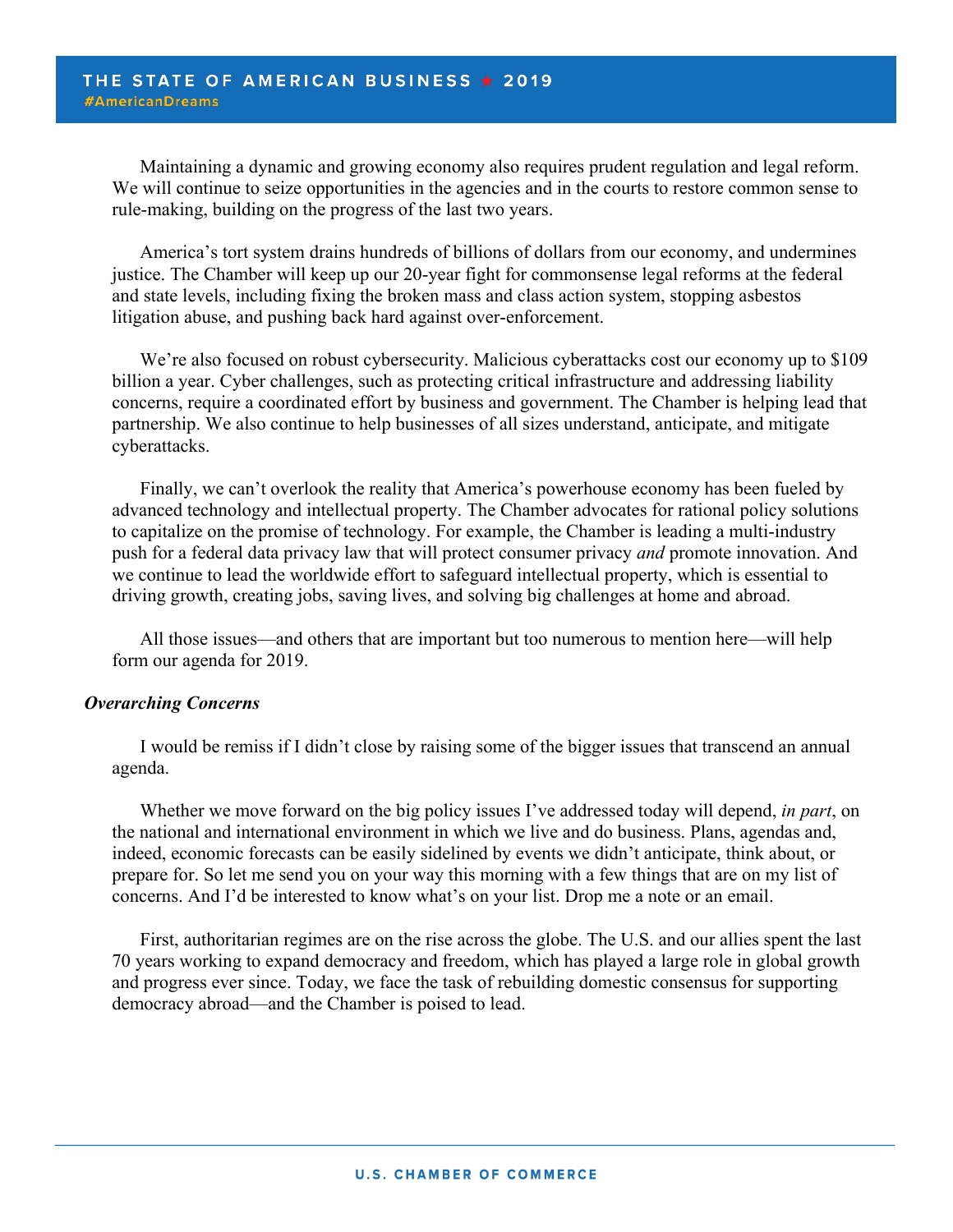Our Center for International Private Enterprise shows how democracy can be advanced around the globe through private enterprise and market-oriented reform. And our International Division made up of dozens of policy experts, numerous bilateral business councils, and a network of AmCham partners in 103 counties—helps shape global policy.

We must also reaffirm and modernize multilateral and regional organizations and cooperative arrangements—such as the WTO, NATO, the EU, and others. Let's not lose sight of the extraordinary prosperity and peace they've provided for three quarters of a century.

Second, and closely related, free speech is under assault at home and abroad. When governments move from regulating conduct to regulating or even suppressing opinion, a dangerous line has been crossed. There's an answer to speech you don't like—it's more speech! Not less. The same is true in politics. We need more voices participating in the process, not fewer. And we must guard against any effort to silence the voice of business—or any other voice—through threats, intimidation, or excessive regulations.

Third, we all marvel at and benefit from rapid technological advancement. But the misuse of technology and data by even a few bad actors is dangerous and invites the very thing I warned about last year—a techlash. And then you risk strangling the goose that laid the golden egg with overregulation.

Fourth, anyone who thought I wasn't going to mention the looming insolvency of our entitlement programs doesn't know me very well! If we fail to act, it will be a one-two punch to the American Dream: the most vulnerable will be left with a fraying safety net, and future generations will be left with mountains of debt that make today's debt look like the proverbial mole hill.

Fifth, and finally, there is a lack of appreciation for the free enterprise system. Failed ideas like socialism or government-managed economies are steadily creeping into the political mainstream. Here's all you need to know: When a centralized government tries to plan everything for everyone, it provides inferior service for all. Even with its occasional flaws and excesses, no one has ever devised a better system than free enterprise.

I don't know about you, but I'm going to stick with the entrepreneurs, the innovators, and the dreamers.

#### *Conclusion*

Ladies and gentlemen, American business is the product of American dreamers—and it is the conduit for American dreams.

We're working to foster the world's most competitive workforce—so businesses have deep wells of talent to draw from and people have broad opportunities to succeed.